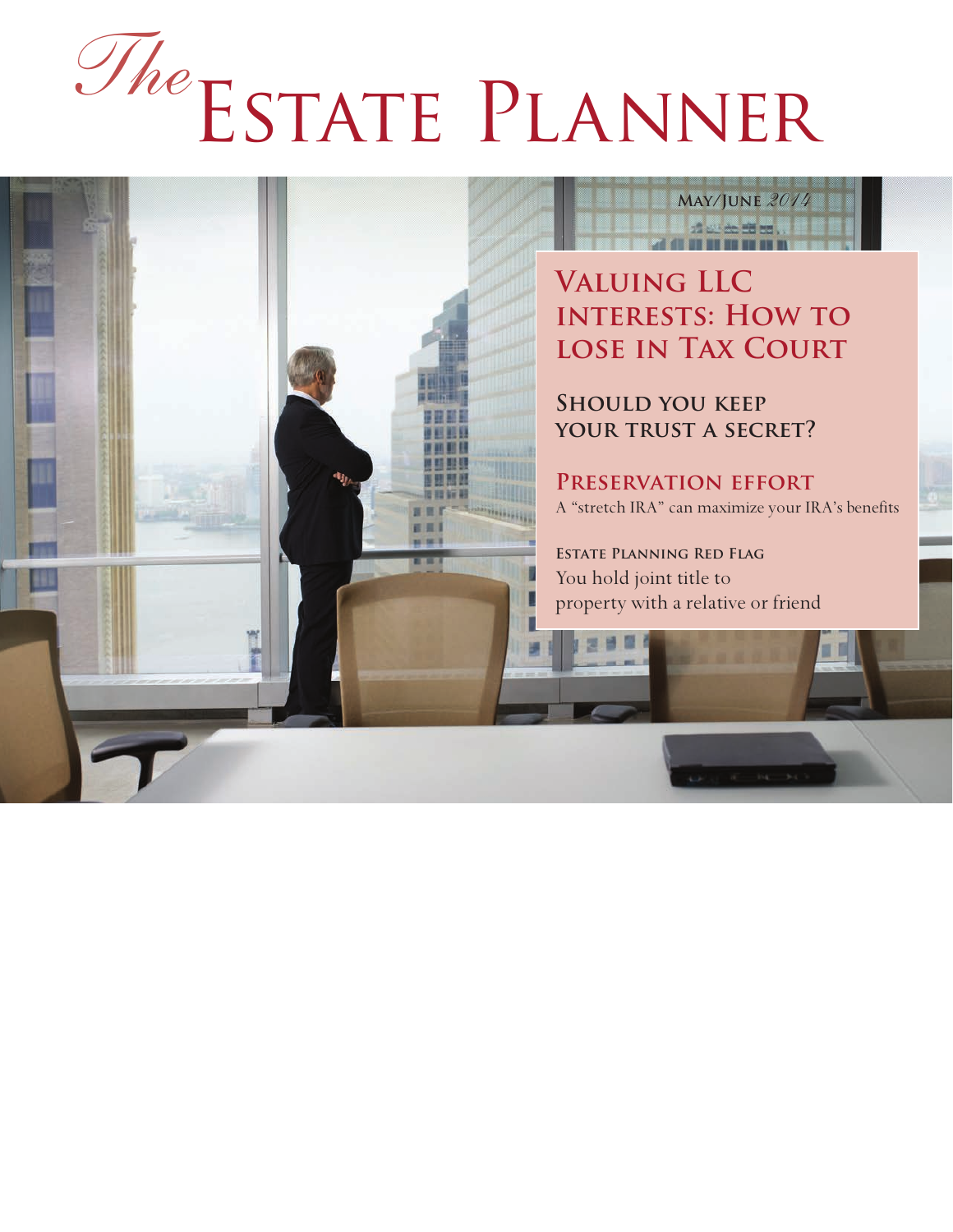# **Valuing LLC interests: How to lose in Tax Court**

A record A recent U.S. Tax Court case — *Estate of Tanenblatt* offers an important lesson for executors and other personal representatives: When valuing assets for estate tax purposes, be sure you're satisfied with the valuator's methods and conclusions *before* you file an estate tax return. Offering new valuation theories in court can backfire.

#### **LLC owned Manhattan real estate**

The sole issue to be decided was the fair market value of the deceased's 16.667% interest in a New York limited liability company (LLC). The LLC's principal asset was a 10-story commercial building in Manhattan that contained retail and office space. The deceased's interest was held in a revocable trust.



The LLC was owned by three family groups, and its operating agreement restricted transfers outside those groups. A nonfamily member couldn't become a member of the LLC without the unanimous consent of all members. Without such consent, a nonfamily transferee would be entitled to share in the LLC's profits and losses but would have no right to participate in management.

The deceased died in 2007. Her personal representative timely filed a federal estate tax return, which valued the LLC interest at \$1,788,000 based on a professional appraisal. To value the interest, the

appraiser started with a real estate appraisal, which valued the building at \$19,960,000 using an income capitalization approach.

Adding the LLC's cash and other current assets and subtracting its liabilities, the appraiser determined that the LLC's net asset value was \$20,628,221 (\$3,438,106 for the deceased's interest). The appraiser applied a 20% discount for lack of control and a 35% discount for lack of marketability to arrive at the interest's \$1,788,000 value. (See "How LLCs and FLPs save taxes" on page 3.)

The IRS determined that the estate had underreported the value of the interest. Although it accepted the estate's calculation of net asset value, it allowed discounts of only 10% for lack of control and 20% for lack of marketability. On that basis, the IRS valued the interest at \$2,475,882 and assessed an estate tax deficiency of \$309,547.

#### **Estate attacks its own valuation**

In Tax Court, the estate offered a new appraisal, prepared by another professional appraiser, which valued the LLC interest at \$1,037,796. Because this figure was lower than what was reported on the estate tax return, the estate sought a refund.

The estate challenged not only the IRS expert's valuation methodology, but also the methodology of its own original appraiser, on which it had previously relied. Based on the second appraisal, the estate argued that:

- 1. The interest should have been treated as an assignee interest, which is less valuable than a member interest, and
- 2. The LLC's value should have been based, at least in part, on its history of earnings and distributions, not just its net asset value.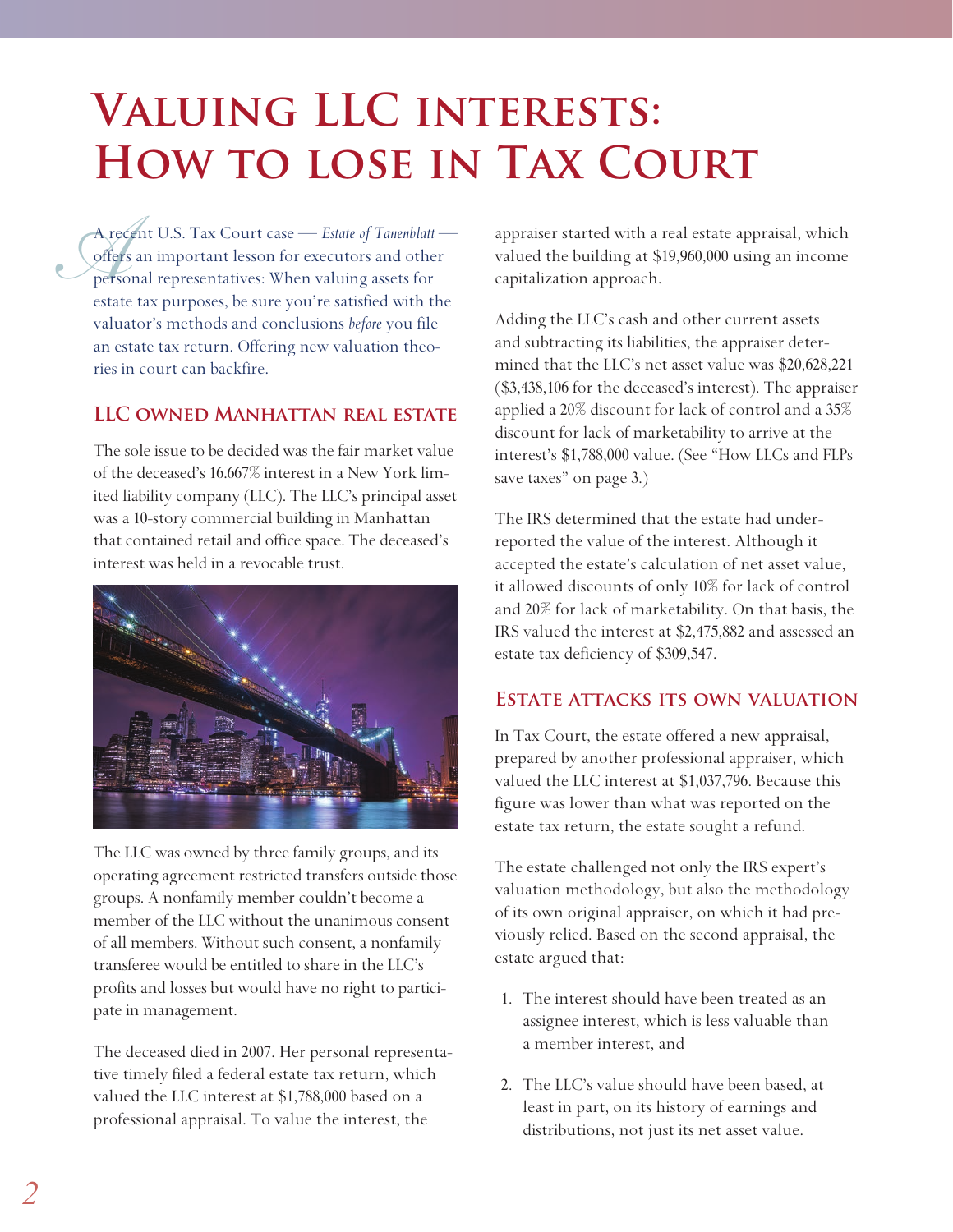

As to the first argument, the court found that the deceased's trust held a member interest in the LLC, and that was the interest being valued. Any restrictions that would apply to a purchaser of that interest were reflected in the discount for lack of marketability.

The court acknowledged, however, that the second argument might have had some merit. The LLC was not just a real estate holding company; it also managed the building's rental activities as a going concern. As an operating company, it was appropriate to value the LLC, at least in part, using income-based valuation methods, which might have resulted in a lower value.

But there was a significant problem with this argument: The estate had no evidence to back it up. Because the second appraiser wasn't available to testify (apparently because of a fee dispute with the estate), and for other procedural reasons, the court refused to admit the second appraisal into evidence.

The court noted that values reported on an estate tax return may be considered admissions, "restricting an estate from substituting a lower value without cogent proof that those admissions are wrong." In this case, with no admissible expert testimony to the contrary, the estate failed to meet this burden.

#### **Lessons learned**

*Tanenblatt* serves as a cautionary tale for people planning their estates as well as for their personal representatives. In order for your asset values to hold up before the IRS or in court, be sure they're supported by qualified appraisals. And if you decide to change your valuation strategy, make sure you can back it up with the testimony of a qualified valuation expert.  $\bullet$ 

## **How LLCs and FLPs save taxes**

Family limited liability companies (LLCs) and family limited partnerships (FLPs) can be powerful tools for transferring valuable assets to family members, usually at deeply discounted gift and estate tax values, without giving up control.

In a typical arrangement, parents establish an LLC or FLP, retaining all of the membership or partnership units. Next, they contribute assets to the entity, such as real estate, securities or business interests. Finally, they transfer (by gift or sale) LLC interests or minority limited partner interests to their children, either outright or in trust.

Structured properly, this technique allows the parents to retain management control over their assets while shifting ownership to the younger generation. And because the children's rights to sell their interests or to participate in management are strictly limited, the transferred interests are entitled to substantial valuation discounts — often as high as 40% or more — for gift tax purposes.

Keep in mind that, to ensure the desired tax result, the LLC or FLP must have a legitimate nontax business purpose, such as maintaining family control over a business, consolidating management of an investment portfolio or protecting family assets from creditors.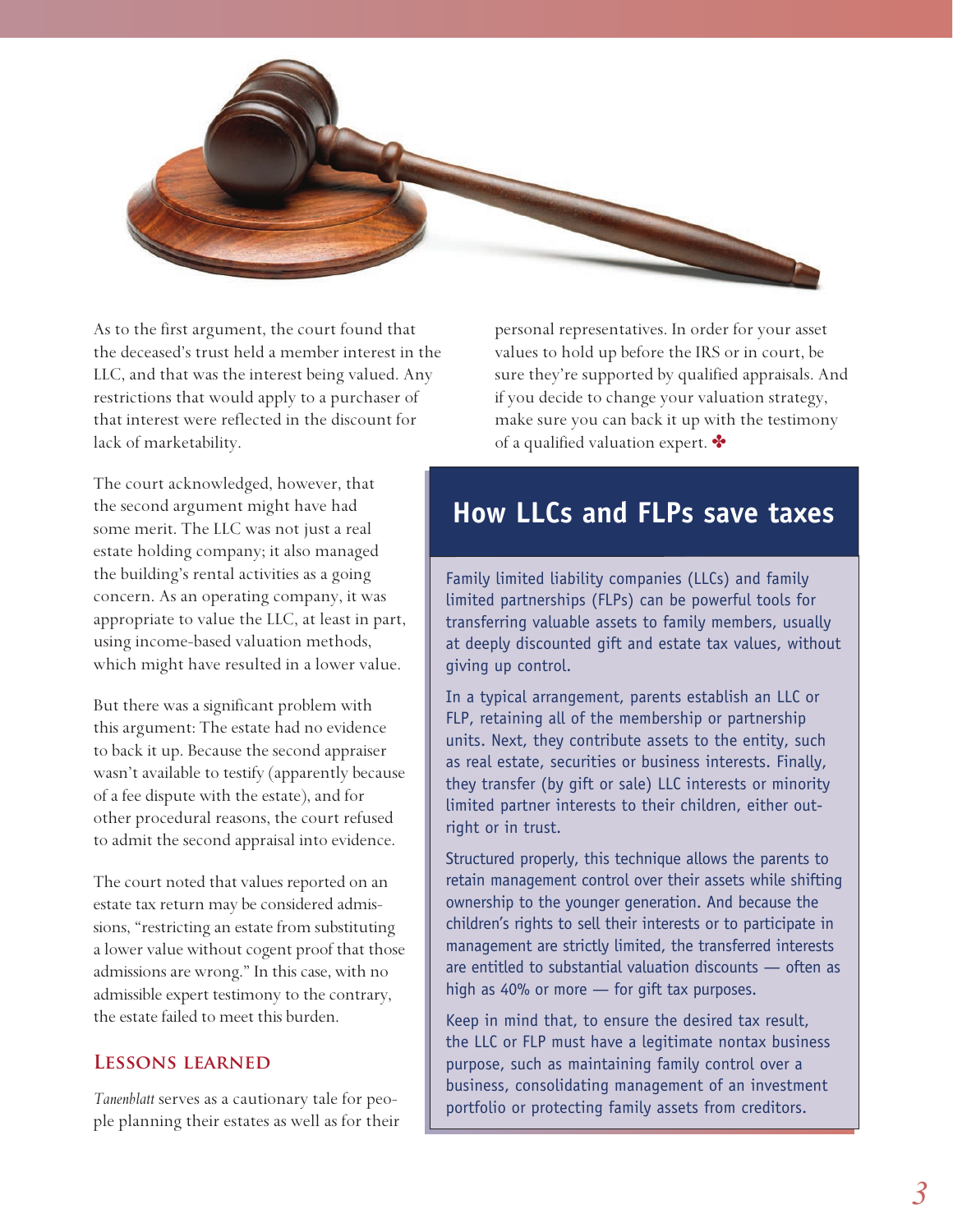# **SHOULD YOU KEEP** YOUR TRUST A SECRET?

When<br>agoniz<br>on the When planning their estates, many affluent people agonize over the impact their wealth might have on their children. Bill Gates famously said, "I won't leave a lot of money to my heirs because I don't think it would be good for them."

Even parents of more modest means worry about how the prospect of a large inheritance might affect their kids. Is it a disincentive to staying in school, working or otherwise becoming productive members of society?

To address these concerns, some people establish "quiet trusts," also known as "silent trusts." In other words, they leave significant sums in trust for their children; they just don't tell them about it. An interesting approach, but is it effective?

#### **A questionable strategy**

Many states permit quiet trusts, but arguably the risks associated with them outweigh the potential benefits. For one thing, it's difficult — if not impossible to keep your wealth a secret. If you live an affluent lifestyle, it's likely that your children expect to share the wealth some day, and using a quiet trust won't

change that. Even if your children are unaware of the details of your estate plan, their expectations of a future inheritance can encourage the same irresponsible behavior the quiet trust was intended to avoid.

*One good approach is to design a trust that provides* incentives *to behave responsibly sometimes referred to as an "incentive trust."*

Another disadvantage is that a quiet trust may send the wrong message. Once your children discover the trust's existence, they may interpret your failure to disclose it as reflecting a lack of trust or a lack of faith in their ability to lead productive lives.

A quiet trust may also increase the risk of litigation. The trustee has a fiduciary duty to act in the beneficiaries' best interests. When your children become aware



of the trust years or decades later, they'll likely seek an accounting from the trustee and, with the help of counsel, may challenge any past decisions of the trustee that they disagree with.

#### **A better alternative**

The idea behind a quiet trust is to avoid disincentives to responsible behavior. But it's not clear that such a trust will actually accomplish that goal. A better approach is to design a trust that provides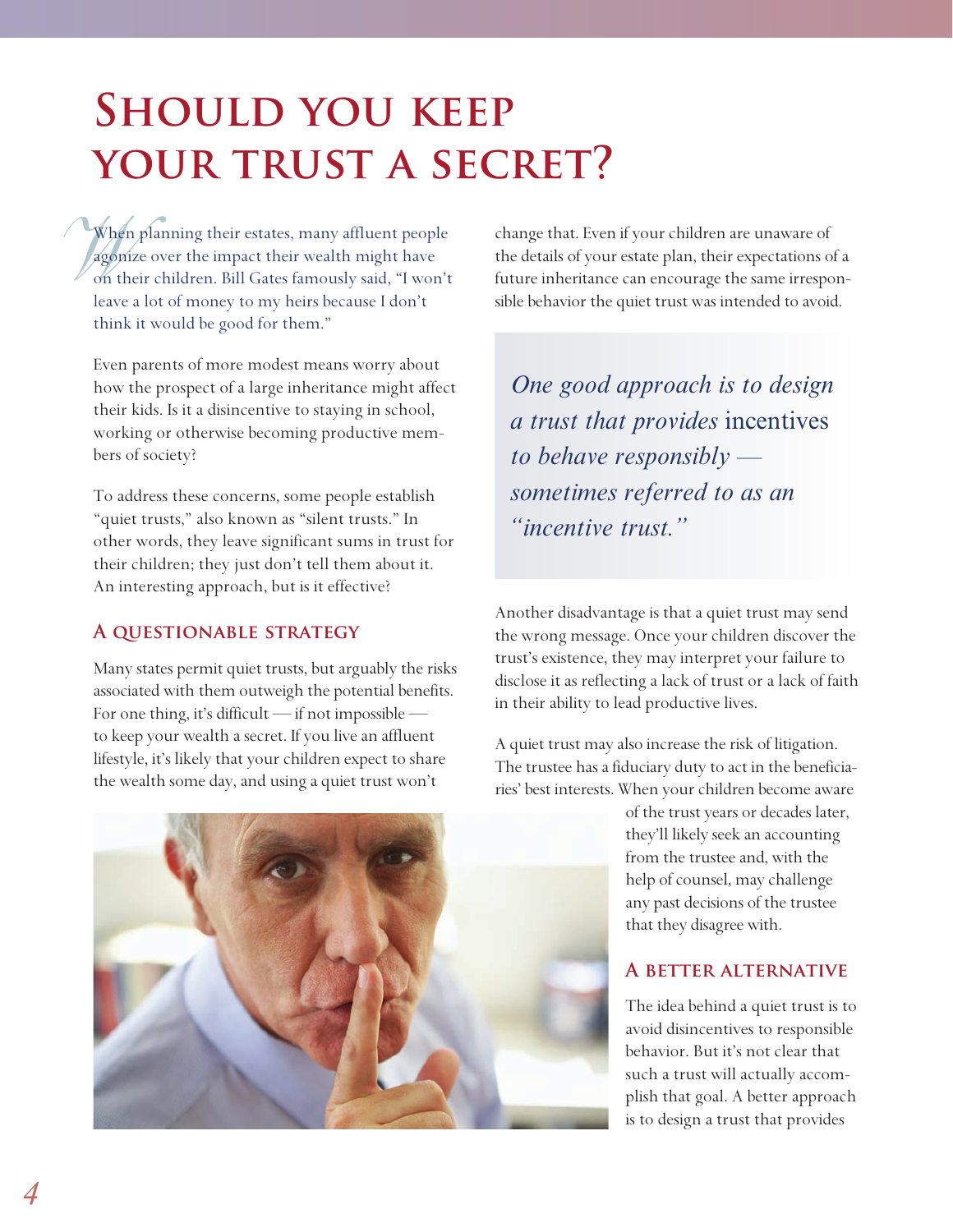

*incentives* to behave responsibly — sometimes referred to as an "incentive trust."

For example, the trust might condition distributions on behavior you wish to encourage, such as obtaining a college or graduate degree, maintaining gainful employment, pursuing worthy volunteer activities, or avoiding alcohol or substance abuse. One drawback to setting specific goals is that it may penalize a beneficiary who chooses an alternative,

albeit responsible, lifestyle — a stay-at-home parent, for example. To build some flexibility into the trust, you might establish general principles for distributing trust funds to beneficiaries who behave responsibly, but give the trustee broad discretion to apply these principles on a case-by-case basis.

#### **Keep quiet or provide incentive?**

Perhaps the most important benefit of an incentive trust is that it provides an opportunity for you or the trustee to help shape the beneficiaries' future behavior. With a quiet trust, you keep your beneficiaries' inheritance a secret and hope that, without the negative influence of future wealth, they will behave responsibly. With an incentive trust, on the other hand, you provide positive reinforcement by communicating the terms of the trust, letting beneficiaries know what they must do to receive their rewards, and providing them with the help they need to succeed.  $\bullet$ 

## **Preservation effort A "stretch IRA" can maximize your IRA's benefits**

 $C_{ni}^{\text{E}}$ Estate and retirement planning go hand in hand. Therefore, you should consider how an estate planning strategy might affect your retirement plan (and vice versa). For example, did you know that, by structuring your IRA as a "stretch IRA," you can preserve its benefits for many years? Using this strategy can benefit both your estate and retirement plans. Let's take a closer look at the ins and outs of stretch IRAs.

#### **Stretch IRA in action**

Setting up a stretch IRA is simple: You designate a young person — a child or grandchild, for example — as the IRA's beneficiary. After you die, your beneficiary must begin taking annual required minimum distributions (RMDs), but distributions generally can be spread over his or her life expectancy. This minimizes the amount



that must be withdrawn each year and maximizes the IRA's growth potential.

For example, Debbie, a widower, dies at age 76 with a prior year end IRA balance of \$1.2 million, and her grandson, Sam, is the designated beneficiary.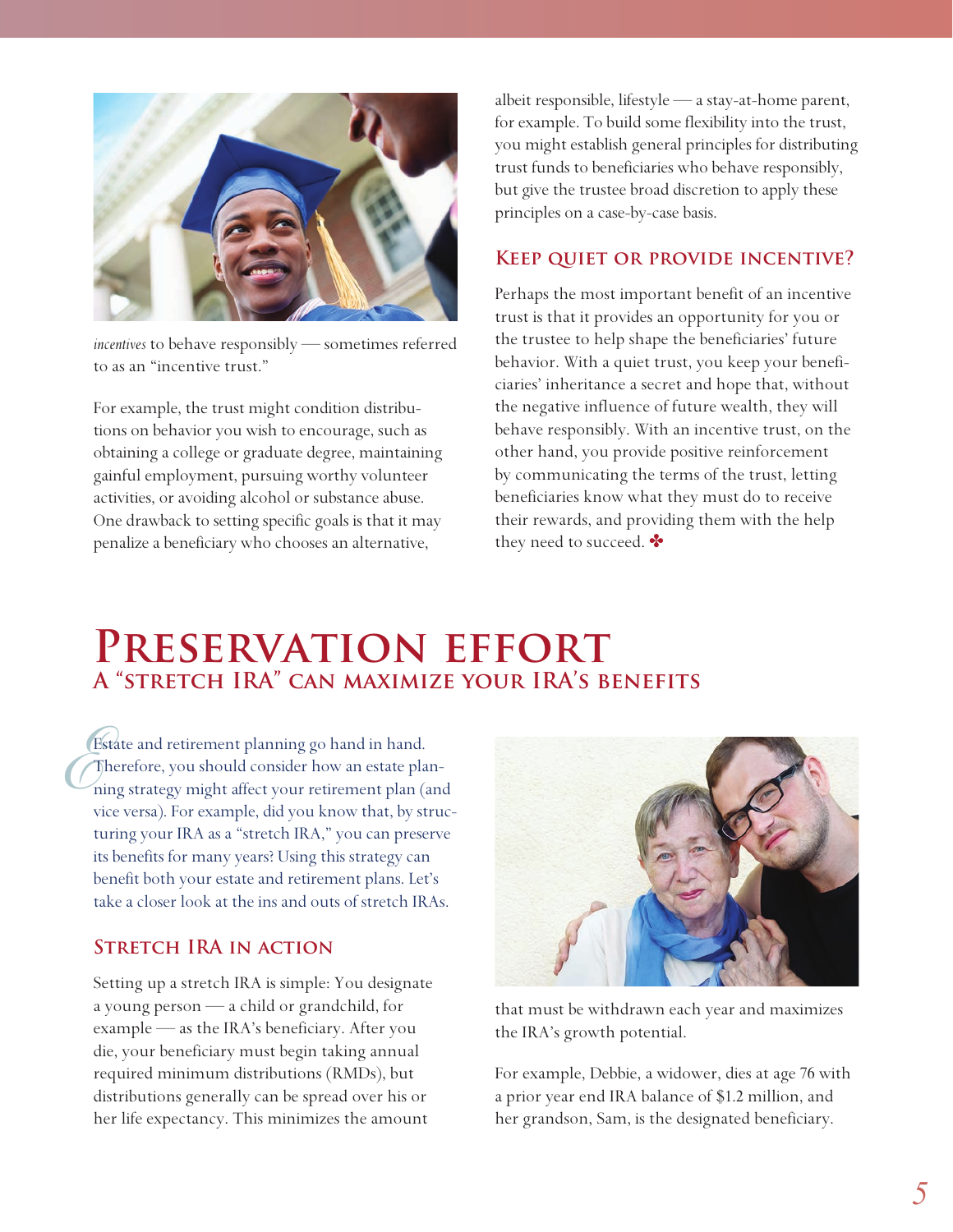

Before her death, Debbie hadn't taken her RMD for the year. Because, according to the applicable IRS table, the distribution period for someone age 76 is 22 years, her RMD for the year would have been \$1.2 million divided by 22 — or \$54,545. Sam, as beneficiary, will be required to take the distribution and pay tax on it.

*One drawback of a stretch IRA is that nothing prevents your beneficiary from withdrawing more than the RMD, or even emptying the account, defeating the purpose of the strategy.*

Sam's future RMDs, however, will be significantly smaller: According to the applicable IRS table, for the first RMD based on his *own* age, his life expectancy is 63 years. His RMD will be determined by taking the balance in the account at the end of the year of Debbie's death and dividing that amount by 63.

For comparison, suppose the IRA balance is the same \$1.2 million at that time. Sam's RMD for the year following Debbie's death will be \$1.2 million divided by 63, or only \$19,048. Although the divisor will go down each year, for many years to come the RMDs still will likely be much smaller than what

Debbie's would have been, allowing the IRA to be stretched over a much longer period, continuing to grow tax-deferred.

Of course, Sam's RMD amount each year is included in his taxable income. But an added benefit of a stretch IRA is that a younger beneficiary may be in a lower tax bracket. If Sam is in the 15% marginal tax bracket, he'll owe only \$2,857 of federal income taxes on the first RMD based on his own life expectancy. If Debbie were still alive, she'd not only have a larger RMD, but, presuming she was in the 35% tax bracket, she would owe significantly more tax.

#### **Beware of a drawback**

One drawback of this strategy is that nothing prevents your beneficiary from withdrawing more than the RMD, or even emptying the account, defeating the purpose of a stretch IRA. To avoid this result, you can designate a trust as beneficiary. One caveat, though, is that some custodians may not allow a trust as an IRA beneficiary. Be sure to verify that your custodian will respect your wishes, and be prepared to consider switching custodians if necessary.

Not all trusts qualify. You'll need to design the trust as a "see-through" trust, which means that the trust beneficiaries — all of whom must be individuals are treated as the designated beneficiaries for purposes of calculating RMDs.

The easiest way to qualify is to set up the trust as a "conduit trust," which requires the trustee to pass all RMDs from the IRA to the trust beneficiaries.